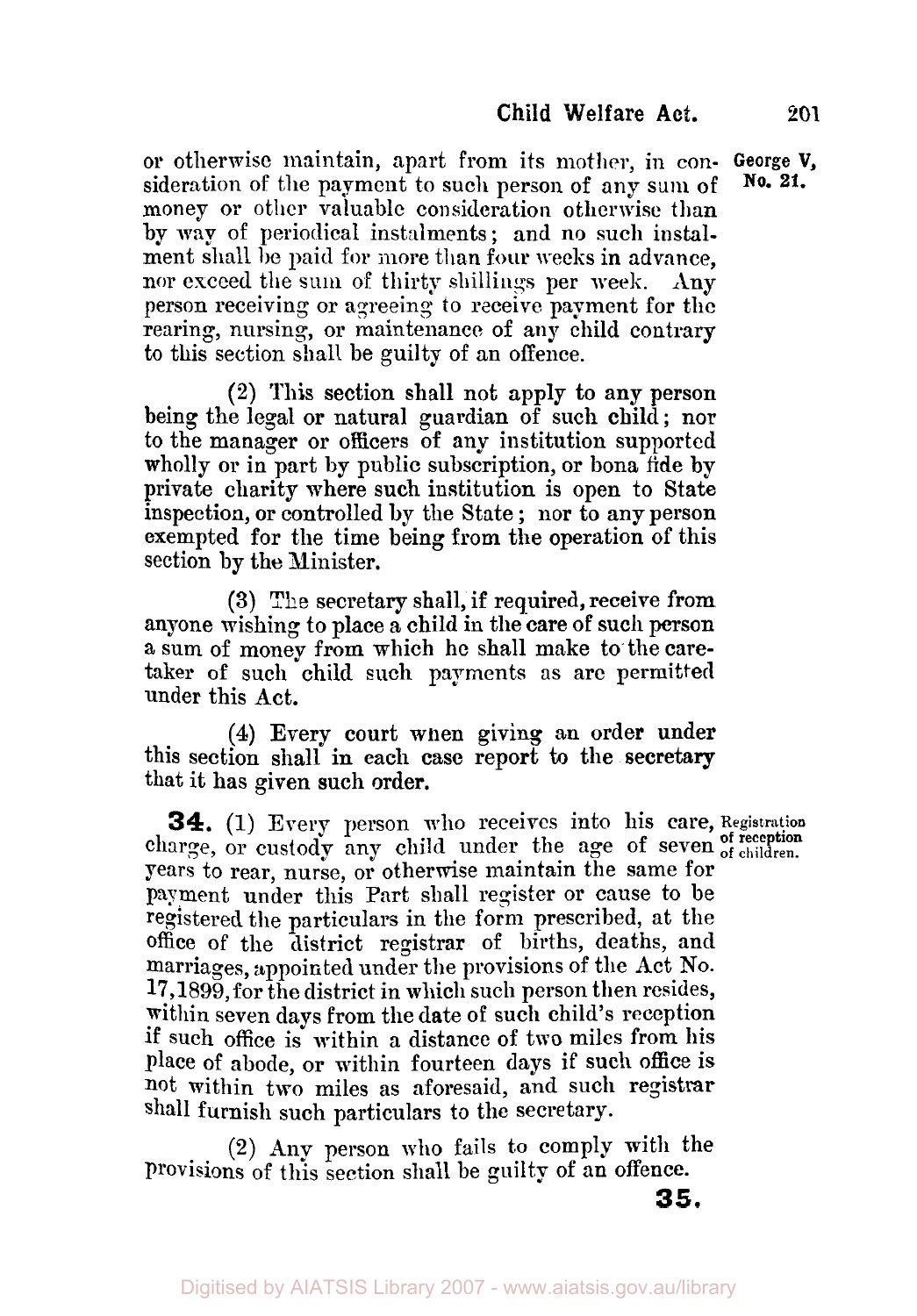**George V, 35.** (1) No person who has in his care, charge, or<br>**No. 21.** enstedy any child in accordance with the provisions of **No. 21.** custody any child in accordance with the provisions of Change of this Part shall change bis place of abode or relinquish **address Change to** be this Part shall change his place of abode, or relinquish **registered.** the Care, Charge, or Custody **Of** such Child Without forthwith notifying such change or relinquishment to the district registrar as aforesaid, and such registrar shall register the same in the form prescribed, and shall at once report such particulars to the secretary. When such change of abode is made to **a** place out of the district of such registrar he shall forward a copy of such registration **of** removal to the registrar **of** the district to which the child is removed, and upon receipt of such copy the said registrar shall enter the particulars therein set forth in a book provided for that purpose.

> **(2)** Any person who fails to comply with the provisions **of** this section shall be guilty of an offence.

**Notice to be given of child. death of** 

**36. (1)** Every person having charge of a child registered under this Part shall, immediately after the death of any such child, if such death occurs elsewhere than in the city **of** Sydney, or any municipality included in the suburbs thereof, give or cause to be given notice of such death to the officer in charge of the nearest police station, and such officer shall make inquiry and report to the coroner **for** the district, or if the exigencies of 'the case so require to a justice, whether an inquest or magisterial inquiry respecting the cause of death is necessary, and in addition to such notice such person shall by registered letter report such death to the secretary.

**(2)** When the death of any such child occurs in the city of Sydney, or any municipality included in the suburbs thereof, such notice shall be given to the secretary, who may cause an inquest or inquiry to be held.

**(3)** The body **of** a child registered under this Part shall not **be** buried without the production of a certificate under the **hand** of the coroner or the justice who held **the** inquiry, or of a stipendiary or police magistrate, authorising such burial, or **of** a medical practitioner **who** has attended such child during its last illness, certifying the cause of death, and also that such cause **was** in no **way** consequent on the neglect or ill-treatment of such child.

**(4)**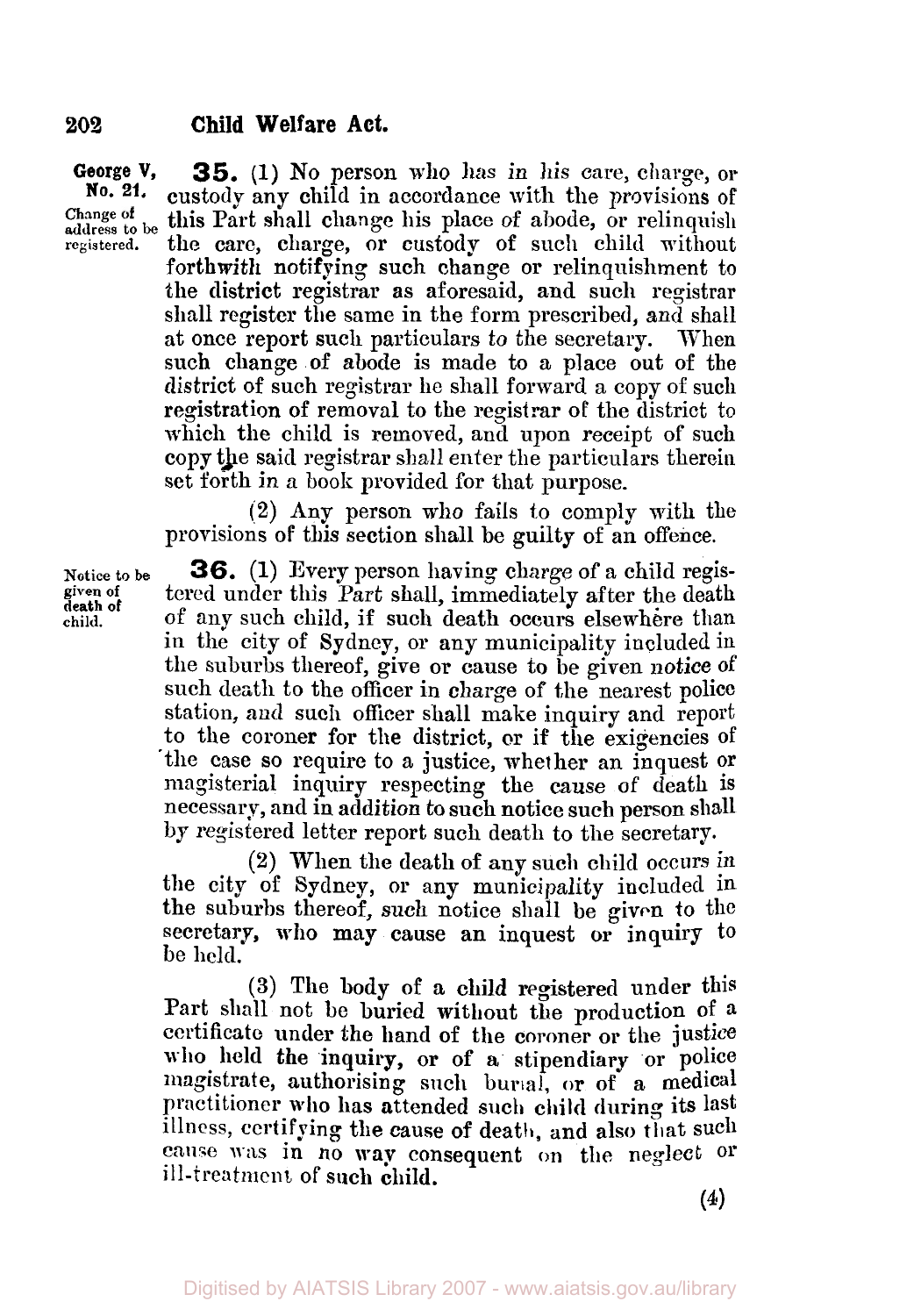**(4)** Any person having charge of a child regis- **George V,.**  tered as aforesaid who neglects, refuses, or omits to give notice of the death of such child in accordance with the provisions **of** this section shall be guilty **of** an offence. **No. 21.** 

(5) Where the death occurs at a greater distance than fifteen miles from the nearest police station, satisfactory evidence that the omission to give such notice was not the result of wilful neglect on the part of the person in charge of such registered child shall entitle such person to the dismissal of the charge.

# **PART VI.**

# **LYING-IN HOMES.**

*31.*  **Every** person in charge of **a** lying-in home shall **Keepers of**  furnish records in the form prescribed, and forward the sum is to same to the registrar for the district in which such person furnish resides, within a period of twenty-four hours from the records. occurrence of each birth in such home, and any such person who fails to comply with the provisions herein contained, or wilfully falsifies such records, shall be guilty **of** an offence.

**38.** No person in charge of a lying-in home shall Removal of permit any child to be taken from such home unless in *pind* from the charge of the mether of  $m$ , and  $m$  is a state of  $m$ the charge of the mother of such child, without first **home.**  obtaining the written consent of the secretary or a person authorised by **him. Any** such person who violates the provisions of this section shall be guilty of an offence.

**39. Any** person in charge of a lying-in home shall **Registration**  be responsible for the registration, in accordance with **householder**. the provisions of the Act **No. 17, 1890,** of all births occurring in such house; and **any** such person **who**  Omits, neglects, **or** refuses to register the birth of any such child, shall be liable to the punishment provided **by** that Act,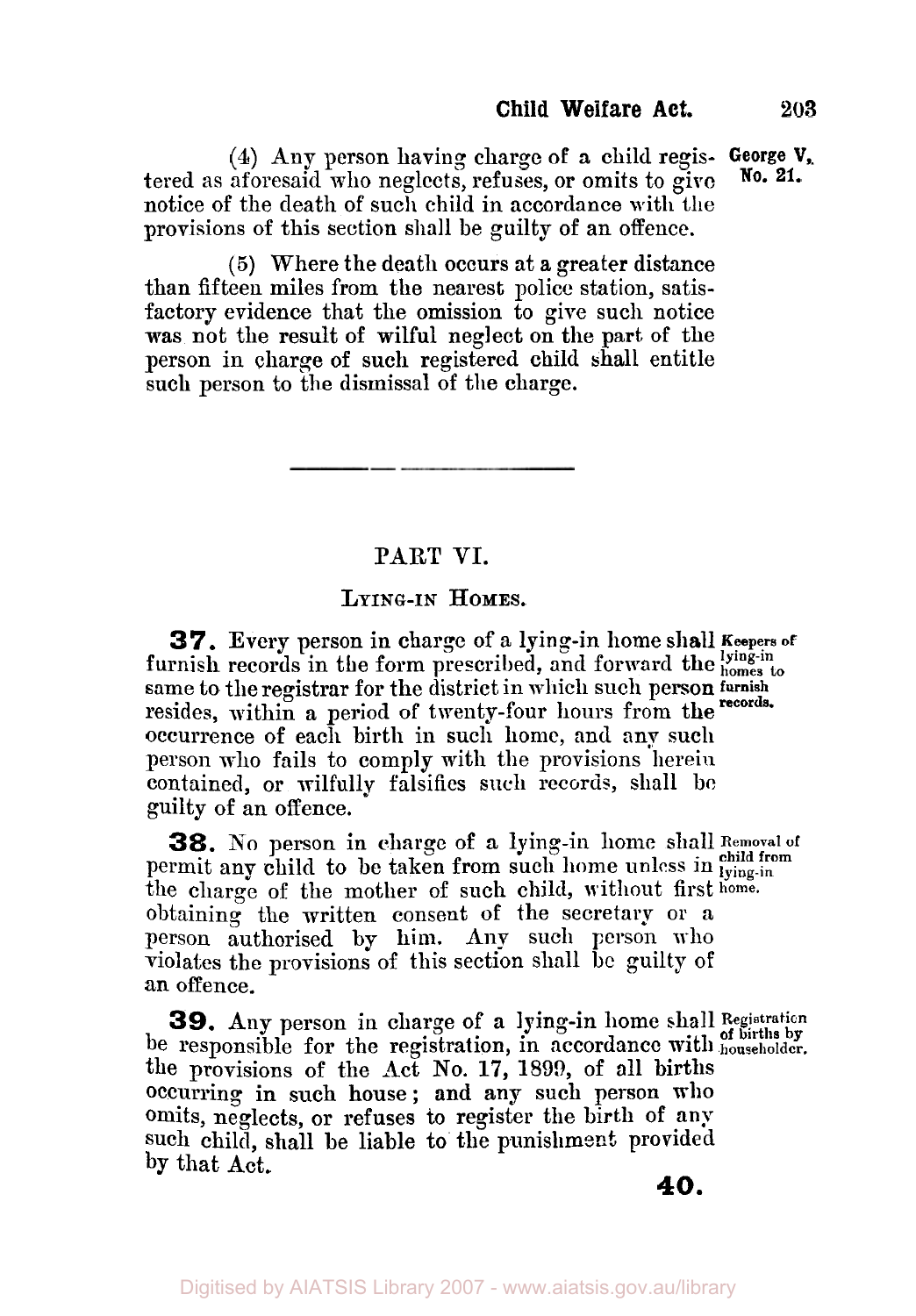**George V, 40.** (1) When a woman is delivered in a lying-in<br>No. 21. home of a still home child no interment of such hill **No. 21.** home of a still-born child, **no** interment of such child Still-born shall take place without its being authorised by the beinterred certificate of a medical practitioner magistrate or certificate of a medical practitioner, magistrate, or **certificate.** constable of police, **who has** made personal inquiry into the circumstances. **without** *a* 

> **(2) Any** person interring any such still-born child without first obtaining such certificate shall be guilty **of** an offence.

> **(3)** But any such still-born child, born in a lying-in home situated more than fifteen miles from the nearest such practitioner, magistrate, or constable of police, may be interred without such authority, but the birth of the child so buried shall be reported within seven days from the date of the burial, by the person who interred the body, to the nearest police officer, who shall forthwith make a full inquiry into the circumstances of the case, with the view of taking further action if necessary; and if the person who so buried the body shall fail to report as required, he shall be guilty of an offence.

### **PART** VII.

the contract of the contract of the contract of the contract of

#### **PROTECTION OF CHILDREN.**

**of child in** 

**Employment 41. (1)** Any person who causes or allows any child **dangerous** under the age of fourteen gears to take part in any public **performances.** exhibition or performance whereby, in the opinion **of** a court, the life **or** limbs of such child is or are endangered, and the parent **or** any person having the custody **of**  such child who aids or abets such first-mentioned person therein, shall he guilty of an offence.

> **(2)** Where in the course of a public exhibition or performance which in its nature is dangerous to the life or limb of a child under such **age as** aforesaid taking part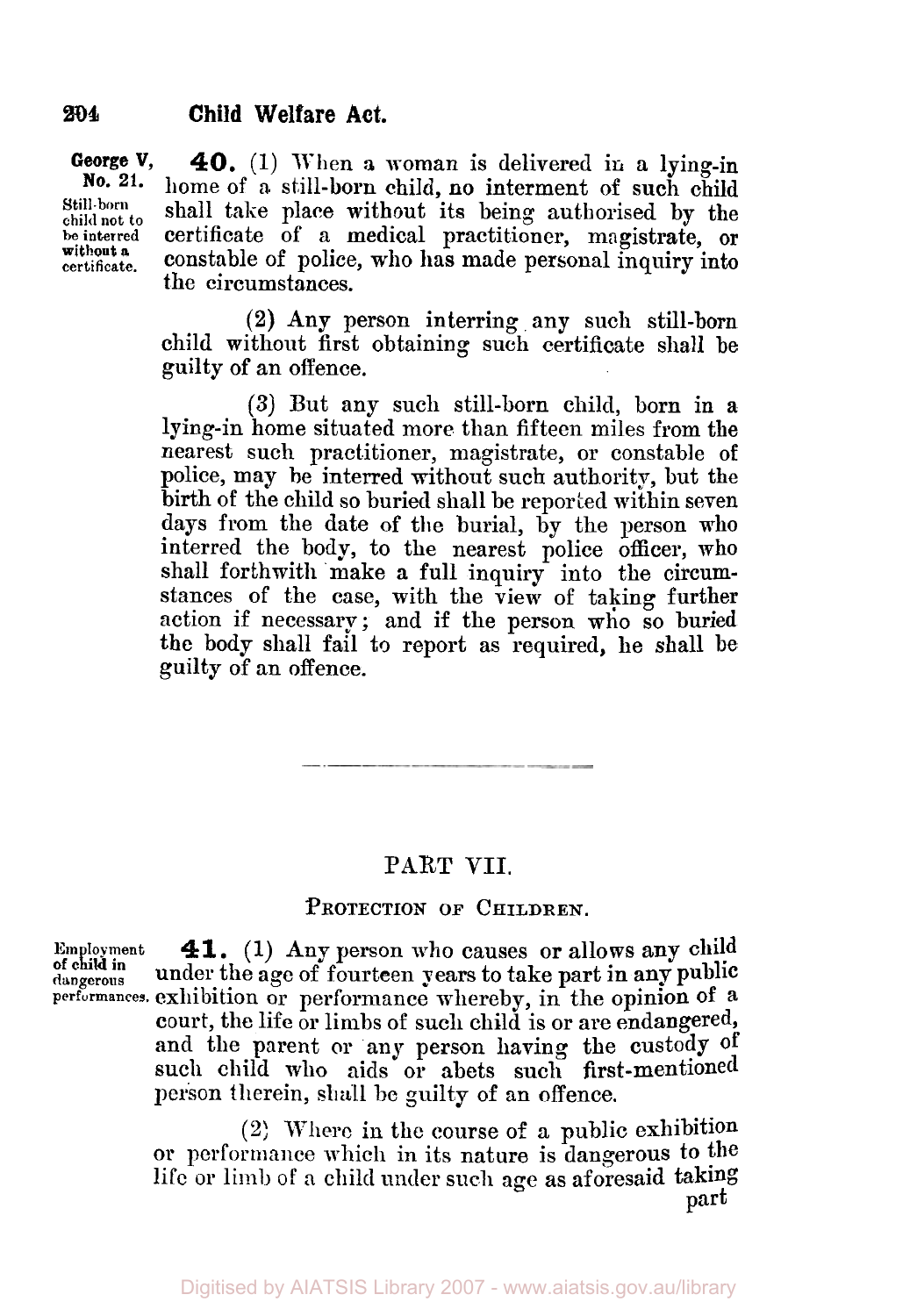part therein, any accident causing actual bodily harm George **V**, cocurs to such child the employer of such child **No. 21.** occurs to such child, the employer of such child, whether its parent **or** not, shall be guilty **of** an offence; **and** if such employer is not the parent *of* such child, the court before which such employer **is** convicted may award as compensation **a sum not** exceeding one hundred pounds, to **be** paid **by** such employer to the child **or** to some person named **by** the court on behalf of the child **for** the bodily harm so occasioned.

**42.** (1) Any person who-<br>  $\begin{array}{ccc}\n\bullet & \bullet & \bullet \\
\bullet & \bullet & \bullet\n\end{array}$  Procuring  $\begin{array}{ccc}\n\bullet & \bullet & \bullet \\
\bullet & \bullet & \bullet\n\end{array}$ 

- **child to** (a) causes or procures, or having the custody **or solicit alms**  charge thereof, allows any child under the age or perform. of sixteen years to be in any place **for** the purpose of begging or receiving alms, or inducing the giving of **alms,** whether under the pretence of singing, playing, performing, offering anything for sale or otherwise ; or
- (b) causes **or** procures, **or** having the custody or charge thereof, allows any child under the age of sixteen years to be in any place or in any premises licensed according to law for public entertainments, **for the** purpose of singing, playing, or performing **for** profit., or offering anything for sale between ten o'clock at night and six o'clock in the morning ; **or**
- (c) muses **or** procures, **or** who, having the custody or charge thereof, allows any child under the age of ten years **to be** at any time in any place, or in any premises licensed according. to **law**  for public entertainments, or in any circus or other place **of** public amusement to which the public are admitted by payment, for the purpose of singing, playing, or performing for profit, or offering anything for sale,

Shall be guilty of an offence :

Provided that in the case of any entertainment or Series of entertainments to **take** place in **premises** licensed according to **law** for public entertainments, **or** in any **circus** or other place **of** public amusement **as** aforesaid, where it is shown to the satisfaction of the Minister<br>that proper provision has been made to secure the health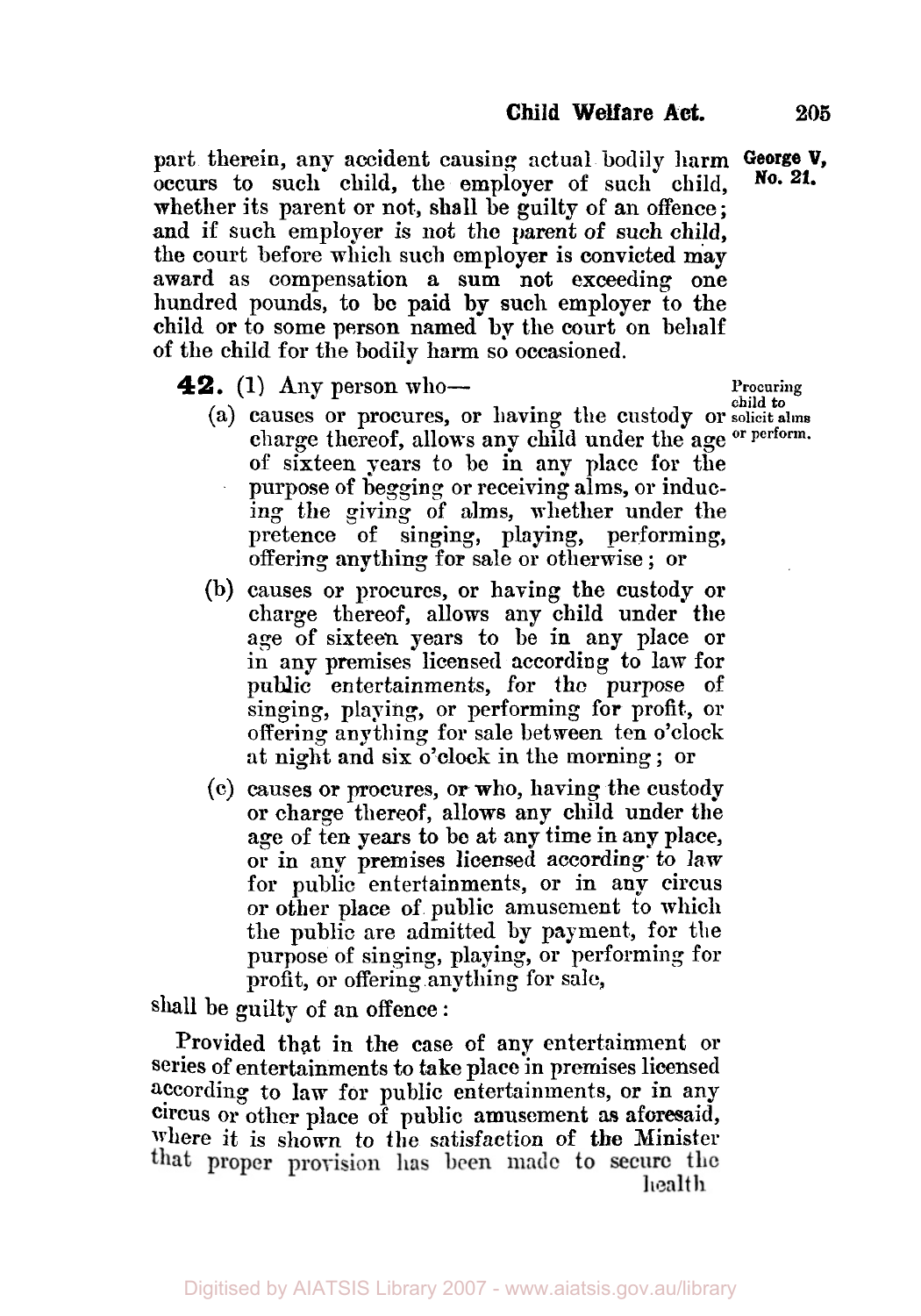**George V,** health and kind treatment of any children proposed to **No. 21.** he amployed thereat the Minister may notwithstanding be employed thereat, the Minister may, notwithstanding anything in this Act, grant a license for such time and during such hours and subject to such restrictions and conditions as he may think fit, for any child exceeding seven years of age, of whose fitness to take part in such entertainment or series of entertainments without injury the Minister is satisfied, to take part in such entertainment or series of entertainments, and such license **may at any** time be varied, added to, or rescinded by the said Minister upon sufficient cause being shown ; and such license shall be sufficient protection to all persons acting under or in accordance with the same.

> **(2)** The Minister may appoint any person to see that the restrictions and conditions of any license under this section are duly complied with ; and such person shall have power **to** enter, inspect, and examine any place **of** public entertainment at which the employment of a child is for the time being licensed under this section.

> **(3)** This section shall not apply in the case **of**  any occasional entertainment, the proceeds of which **are**  wholly applied for the benefit of any school or to any charitable object.

**43.** For the purposes of the last two preceding sections any person who is the parent of a child, or any person to whose charge a child is committed by its parent, or any person having actual possession **or**  control of a child, shall be deemed to have the custody or charge thereof.

**Removal of child to a place of safety.** 

**44.** Any constable or **any** officer appointed under this Act **may** take any child under eighteen years of age in respect of whom there is reason to believe that an offence under this Act has been committed to a place of safety, and a child so taken to a place **of** safety, and also any child under eighteen years of age who seeks refuge in a place of safety, may be there detained until the child **can** be brought before a court.

**45.** Where it appears to a court or any justice that an offence under this Act has been committed in the case **of any** child under eighteen years of **age** brought before such **pending trial court** 

**Care of child of offender.** 

**Custody or charge defined.**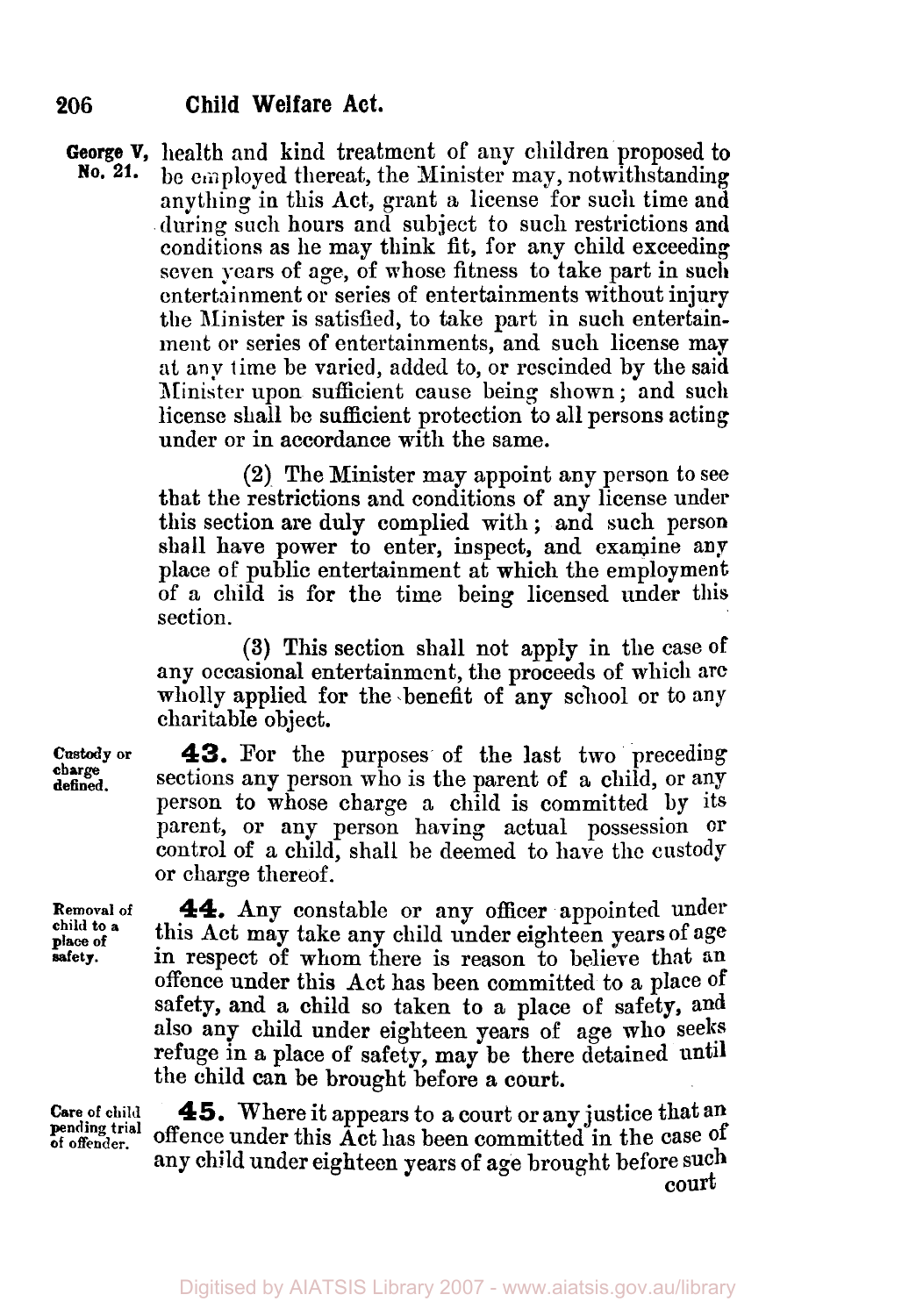court or justice, and that the health or safety **of** the child **George V,**  will be endangered unless an order is made under this section, the court **or** justice may, without prejudice to any power under this Act, make such order as circumstances require for the care and detention of the child until a reasonable time has elapsed for the bringing and disposing of any charge against the person who it appears has committed the offence; and an order under this section may be enforced, notwithstanding that **any**  person claims the custody of the child. **No. 21.** 

**46.** (1) Any constable may take into custody without **Arrests**  warrant any person who commits, or who is reasonably without suspected by such constable to have committed, an offence under this Act, if the name and residence of such person are unknown to such constable and cannot be ascertained by him.

**(2)** Where such an arrest is made, the inspector or constable in charge of the station to which such person is conveyed shall, unless in his belief the release **of** such person on bail mould tend to defeat the ends **of**  justice, or to cause injury or danger to the child in respect of whom the offence is alleged to have been committed, release the person arrested on his entering into such a recognizance, with or without sureties, **as** may in his judgment be required to secure the attendance **of**  such person upon the hearing of the charge.

the last three preceding sections to secure the safety or court. well-being of a child, and the person charged with committing an offence in respect of such child has been convicted, such child may be disposed of as the court *SO* convicting may direct. **47.** Whenever steps have been taken under **any of Disposal** 

PART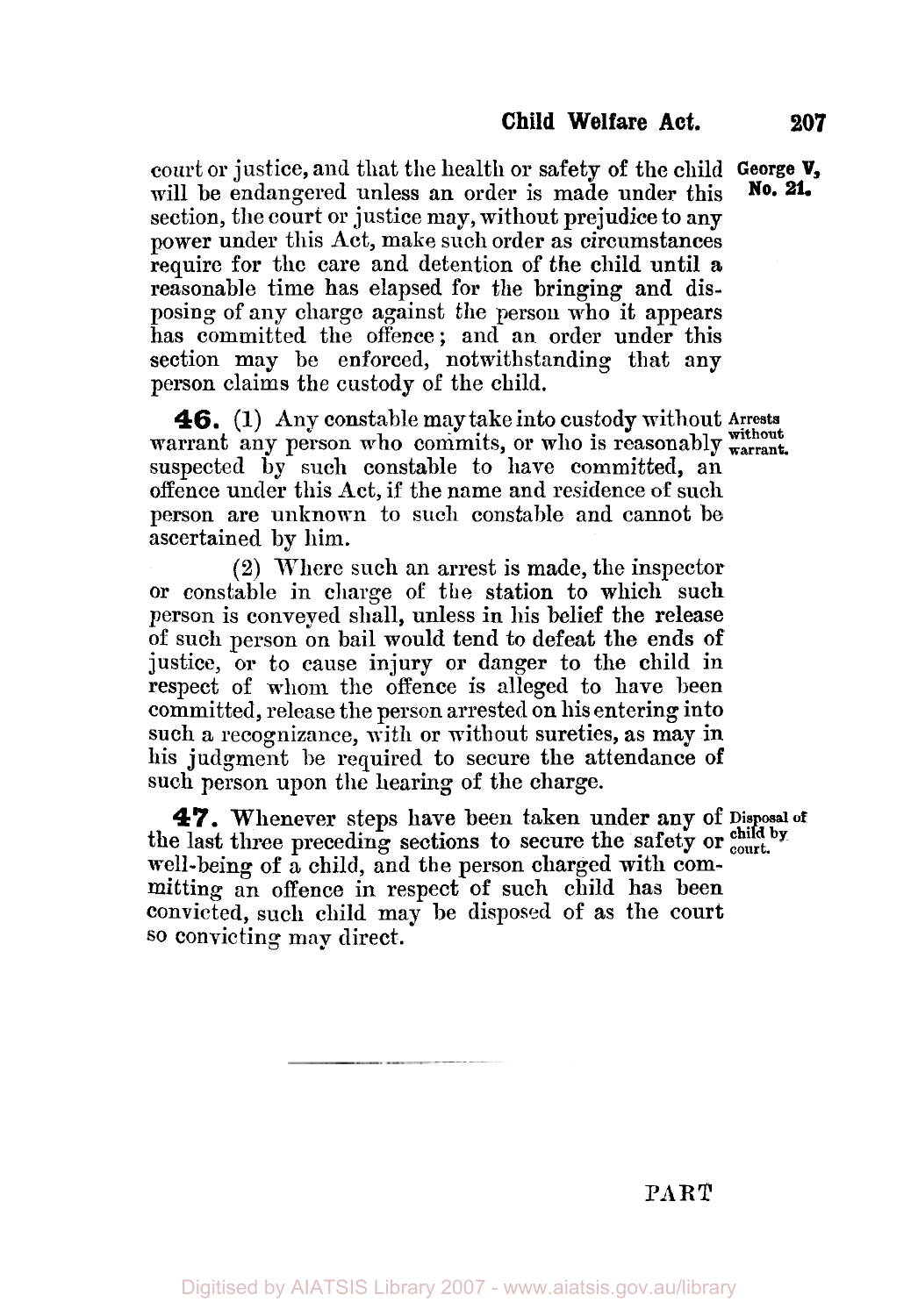**George V, PART** VIII.

**STREET TRADING LICENSE.** 

**Issue of 48. (1) A** written license authorising a male child of or over the age of twelve years to engage, subject to the regulations, **in** a specified description of street trading may be issued-

- (a) by the Minister or by any officer acting under his authority ; or
- (b) in respect of its district by a local authority or some officer of such authority appointed in that behalf with the approval of the Minister.

*(B)* Such license shall be delivered to the child with a badge to be worn by him as prescribed during such trading.

**(3)** Such license shall not be issued unless it is shown that the moral or material welfare of the child will not suffer by such trading.

**(4)** Every license shall be granted for a term of **six** months, but may be renewed from time to time, **and**  may at any time be cancelled by the Minister or by the authority which has issued it. **No** charge shall be made **for** any license or badge.

**49.** If any person employs a child in street trading—

(a) who is not duly licensed under this Act ; **or** 

(b) who, although so licensed, is employed by him in trading of **a** description not authorised **by**  the license,

he shall be liable to a penalty not exceeding **five** pounds, or in case **of** a second or subsequent offence to a penalty not exceeding ten pounds.

**Penalty for child in street contravention employing trading in of Act.** 

**No. 21.** 

**licenses.**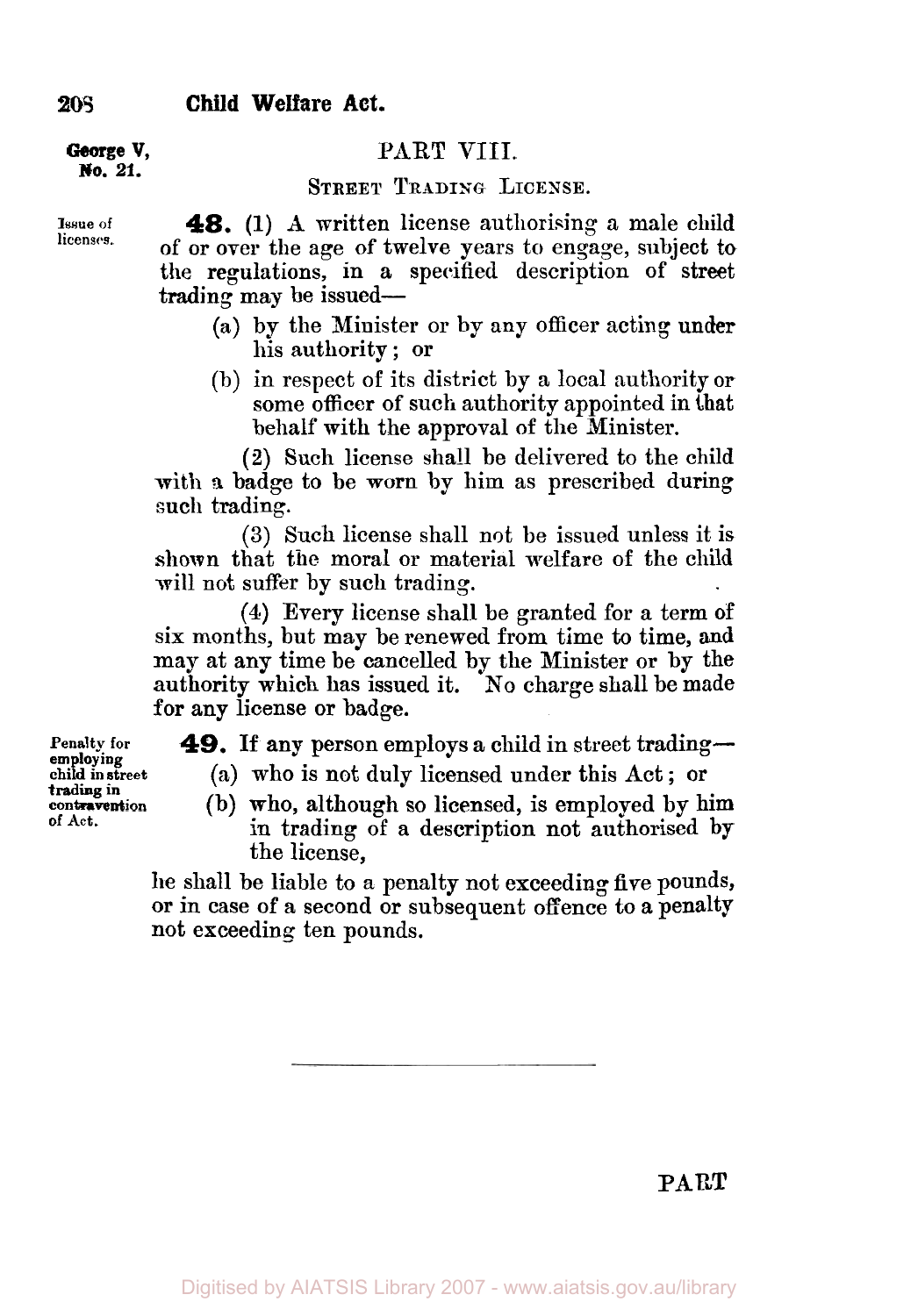## PART IX. **George V,**

# **No. 21.**

#### **COMMITTAL OF NEGLECTED OR UNCONTROLLABLE CHILDREN** OR **JUVENILE OFFENDERS.**

*50.* **Any** justice may, upon oath being made before **Warrant for**  him by an officer or other person appointed by the apprehension. Minister in that behalf that, having made due inquiry, he believes **any** child to **be a** neglected or uncontrollable  $child$ .

- (a) issue his summons for the appearance of such child before a court ; or
- (b) in the first instance, issue his warrant directing such child to be apprehended.

**51.** A constable or any person authorised by the Apprehen-Minister in that behalf may, although the warrant is not **sion of**  at the time in his possession, apprehend any child for whose apprehension a warrant has been issued under the last preceding section.

**52. (1)** If it appears to any justice on information **Warrant to**  laid before him on oath by any credible person, that search for there is reasonable cause to suspect that a child is in a suspected in place which is a brothel, or where opium or any brothel or preparation thereof is smoked, such justice may issue **opium** *is*  his warrant authorising any person named therein to smoked. search in such place for any child, and to take such child to a shelter to be dealt with under this Act.

**(2)** Any person authorised by warrant under this section to search for **a** child may enter (if need be by force) into any house, building, or other place specified in the warrant, and may remove such child therefrom.

**(3)** Every such warrant shall be addressed to and executed **by** some constable **of** police, **who** shall be accompanied by the person making the information (if **such** person so desire), unless the justice issuing the warrant otherwise directs.

**(4)** It shall not be necessary in the information **Or** warrant to name the child.

**53.** Any **person** authorised by the Minister in that **Apprehension**  behalf, or any constable of police may without warrant **brothel**,  $\lambda$ c. apprehend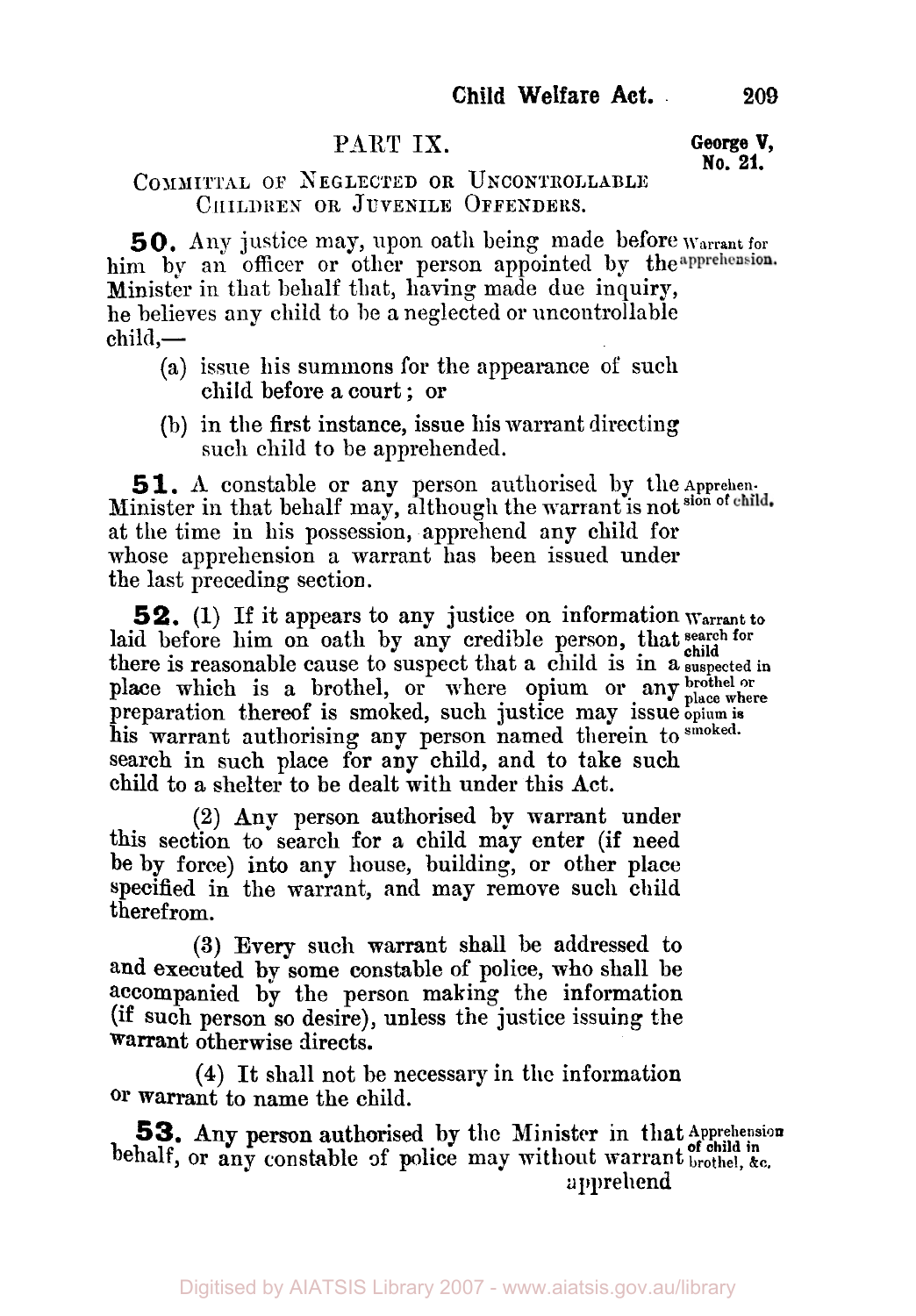**George V, apprehend a child who is in a place which is a brothel or No. 21.** where only not any preparation thereof is smoked or where opium or any preparation thereof is smoked, or who he has reason to believe is a neglected or uncontrollable child.

**in brothel or** 

**Where child 54.** Where a child is found in a brothel or in **<sup>a</sup>** in brothel or place where opium or any preparation thereof is smoked, **keeper guilty** the keeper or person in charge or apparently in charge of such brothel or place shall be guilty of an offence. **of an offence.** 

**Child placed 55.** Any child apprehended **as** a neglected or uncon**to be brought** trollable child or juvenile offender shall be taken to a **in shelter and before court.** shelter and **as** soon as practicable thereafter shall be brought before the court by the superintendent of the shelter.

**Applcation child to controllable institation.** 

**Procedure of court.** 

**56.** Any person having the actual care and custody to commit un of a child may apply to a court to commit the child to an institution upon the ground that the child is an uncontrollable child. Such child may be detained at a shelter pending the determination of the court.

> **57.** Where any child is brought before a court as a neglected or uncontrollable child or juvenile offender, or where an application is made under the last preceding section, the court may, if a parent of the child is present, thereupon hear and determine the matter.

> If a parent of the child is not present, the court in its discretion may hear and determine the matter or require the parent to be present and remand the child for the purpose of securing the attendance of the parent if practicable.

> If the parent refuses to attend without reasonable excuse, the court may issue a warrant to bring him before the court at the hearing, but the parent may be admitted to bail on entering into recognizances, with Or without sureties, to attend at the court at the hearing **of** the matter.

**Power of court on the hearing.** 

*58.* If on the hearing the court finds that a child **is a** neglected or uncontrollable child or juvenile offender it **may-** 

**(a)** release the child on probation **upon such** terms and conditions and for **such** period of time as the court **may** think fit; or

(b)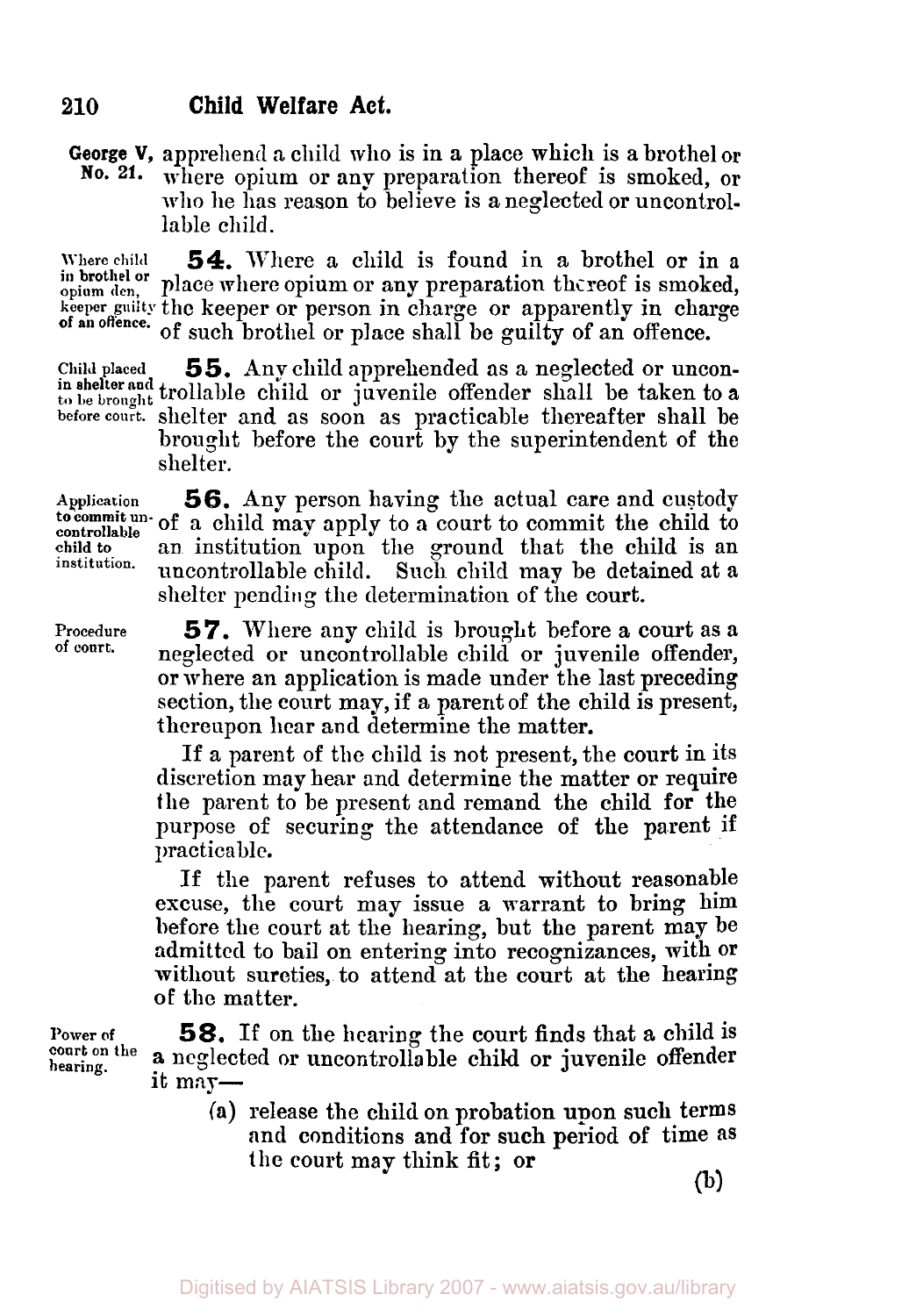- (b) commit the child for such period of time as the **George V,**  court may think fit to the care of some person who is willing to undertake such care ; or
- (c) commit the child to an institution :

Provided that no order of committal of an uncontrollable child on the application **of** a near relative shall be made unless-

- (a) lie proves that he has not by neglect lost control of the child ; and
- (b) security is given to the satisfaction of the court for the making of such payment as, in the opinion of the **court,** the applicant is able to afford towards the maintenance of such child.

**59.** Where a child is summarily convicted of an **Power with**  ment, or imprisonment in default of payment of **a** fine, **be summarily**  the court mayoffence for which the penalty is punishment by imprison-respect to child liable to **convicted.** 

- (a) release the child on probation upon such terms and conditions and for such period of time as the court map think fit; or
- (h) commit the child for such period of time as the court may think fit to the care of some person who is milling to undertake such care ; or
- *(c)* commit the child to an institution; or
- **(d)** sentence the child according to law.

If tlie court sentences **a** child it shall forthwith transmit to the Minister a copy of the proceedings and a statement of the reasons for passing sentence.

The Minister may, with the concurrence of the .Attorney-General, order the removal to an institution of the child so sentenced.

*60.* (1) Where a child is summarily convicted before **Court may**  a court of an offence in respect of which a penalty, order parent damages, or costs are imposed, and there is recent to pay damages, or costs are imposed, and there is reason **to penalty,**  believe that his parent has contributed to the commission  $\frac{d{\text{amages}}}{costs \text{ in}}$ of the offence by wilful default or **by** habitually neglect- **certain ing** to exercise **due** care of the child, the court may, **on cases.**  information, issue **a** summons against such parent, charging him with so contributing to the commission of the offence.

**(2)**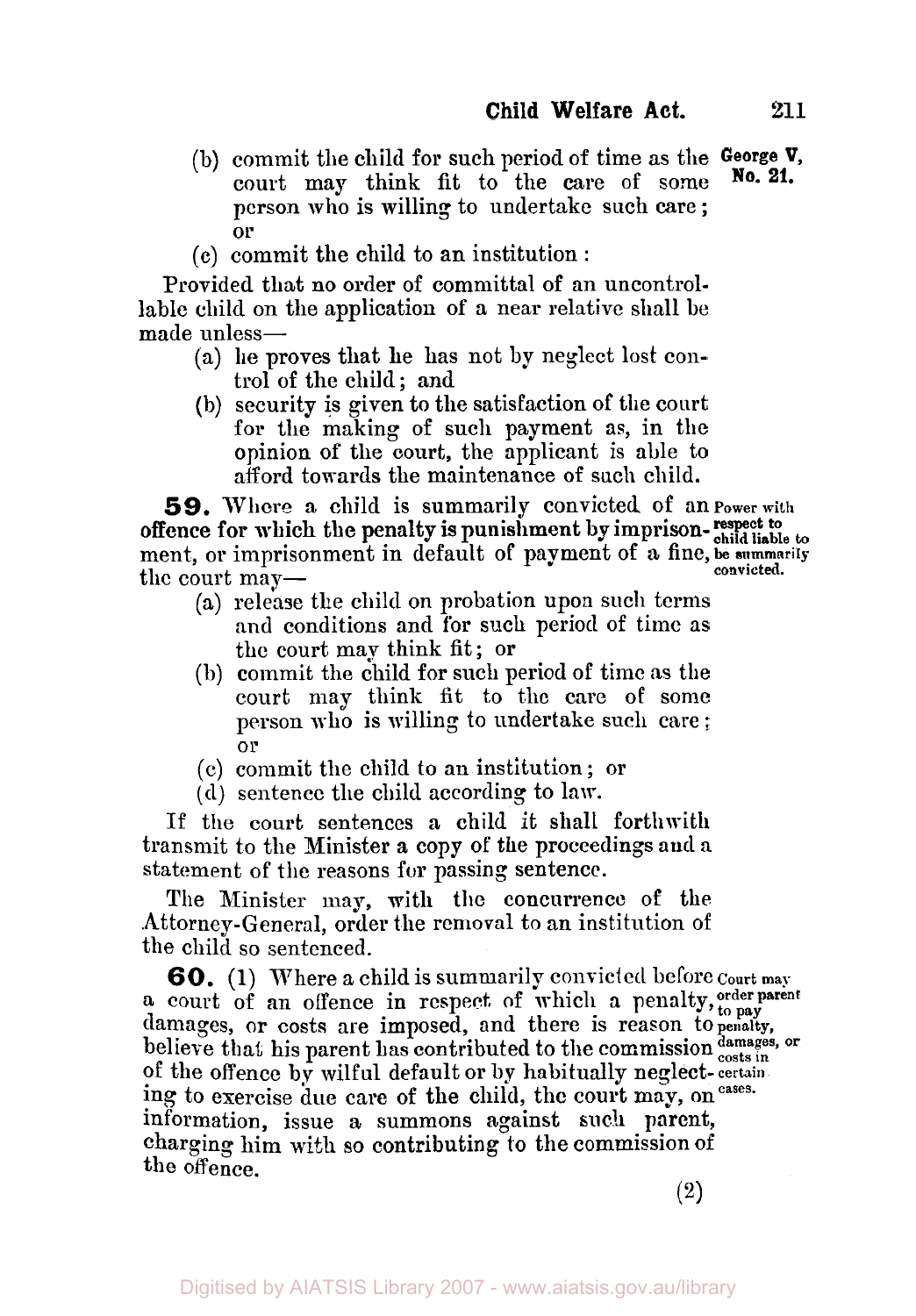**George V,** (2) If the court is satisfied that the parent has<br>**No. 21.** contributed to the commission by the child of the offense contributed to the commission by the child of the offence by wilful default, or by habitually neglecting to exercise due care of him, the court may order that the penalty, damages, or costs shall be paid by the parent instead of by the child, and may also order the parent to give security for the good behaviour of the child.

> **(3)** Any sums so imposed and ordered to be paid may be recovered from the parent **in the** same manner as sums ordered by justices to be paid may **be** recovered under the Justices Act, **1902.**

> **(4)** Proceedings in the nature of an appeal may be taken by the parent, under Part **V** of the Justices Act, **1902,** from any order made against him in pursuance of this section.

**61. (1)** Where a child is charged before a court Power with **old**, (1) where a culture is charged before a court respect to with an indictable offence other than homicide or rape, child charged and in not dealt with announce in the second mass with certain and is not dealt with summarily, the court may—

- (a) release the child on probation upon such terms and conditions and for such period of time as the court may think fit ; or
- (b) commit the child for such period of time as the court may think fit to the care of some person who is willing to undertake such care ; or
- (c) commit the child to an institution ; or
- (d) commit the child to take his trial according to law.

If the court commits a child to take his trial it shall forthwith transmit to the Minister a copy of the proceedings and a statement of the reasons for its decision.

(2) When a court has committed a child to take his trial for an indictable offence, the Minister may commit the child to an institution, if the Attorney-General **shall** have entered **a** nolle prosequi in regard to proceedings against the child :

Provided that the Minister may exercise his **powers**  under this section only if the child or his parent Consents, or if evidence on behalf of the child has been given before the court.

**offences. indictable**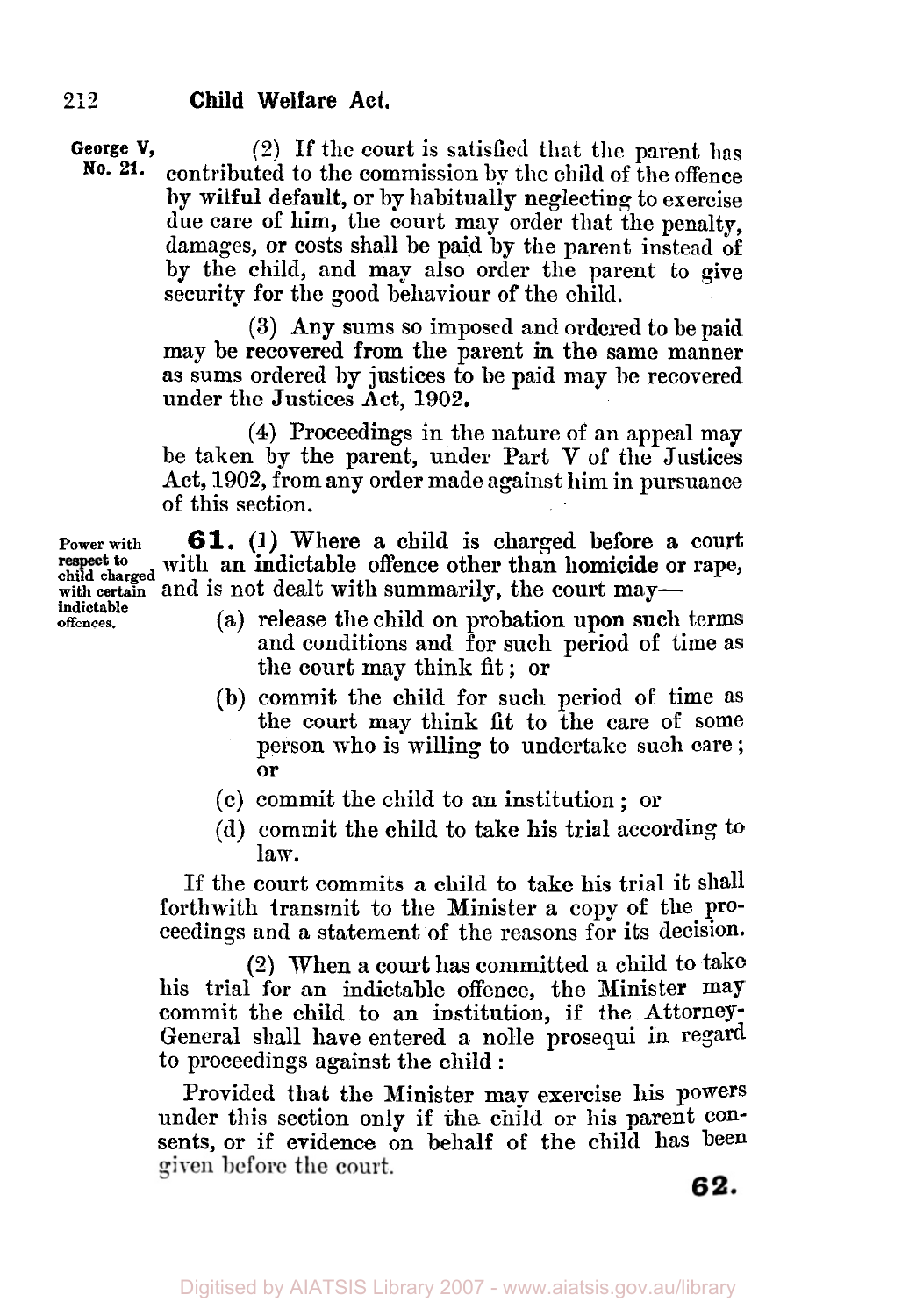**6 2.** Where a child is charged before a court with any **George V,**  offence, or is brought before a court **as** a neglected or uncontrollable child, the court, before making any order *court* to hear or committal, shall give the child or his parent an **behalf of**  that map be tendered by or on behalf of the child. **No. 21.**  opportunity to call evidence, and shall hear any evidence **child.** 

graph (a) or (b) of section fifty-eight or fifty-nine, or  $^{58, 59, \text{ or}}$ paragraph (a) or (b) of subsection one of section sixtyone, the following provisions shall apply  $:$ -**63.** When a child has been dealt with under para- **As to sections** 

- **(1)** Subject to the directions of the Minister, the child shall be in the custody and under the control of the person to whose care **lie** has been committed.
- **(2)** The child and the premises wherein he resides, or whereto he has been committed, shall be subject to inspection by officers appointed in that behalf.
- **(3)** Any person having the care of a child as aforesaid who neglects or ill-treats such child shall be liable to a penalty of five pounds, and the child may be removed from his custody and control by the Minister.

**64.** If a child who has been released upon probation **As breach**  breaks the terms or conditions of the release, lie may be probation. apprehended and brought before a court.

If it shall appear that **such** breach **has** occurred, the court may deal with him under the provisions **of** this Act, in the same manner as if he had not been released upon probation.

*65.* Where a child upon his trial has pleaded guilty **Child con**to or has been convicted of an indictable offence, the *victed* of judge may, in addition to any other sentence for the offence may offence, commit the child at the expiration of such institution. sentence to an institution, or may, instead of **any** other sentence, commit the child forthwith to an institution.

institution shall do so in general terms, but may recom-committal. mend to the Minister that the child be sent to an institution of a particular class. **66.** A court or a judge in committing a child to an Form of